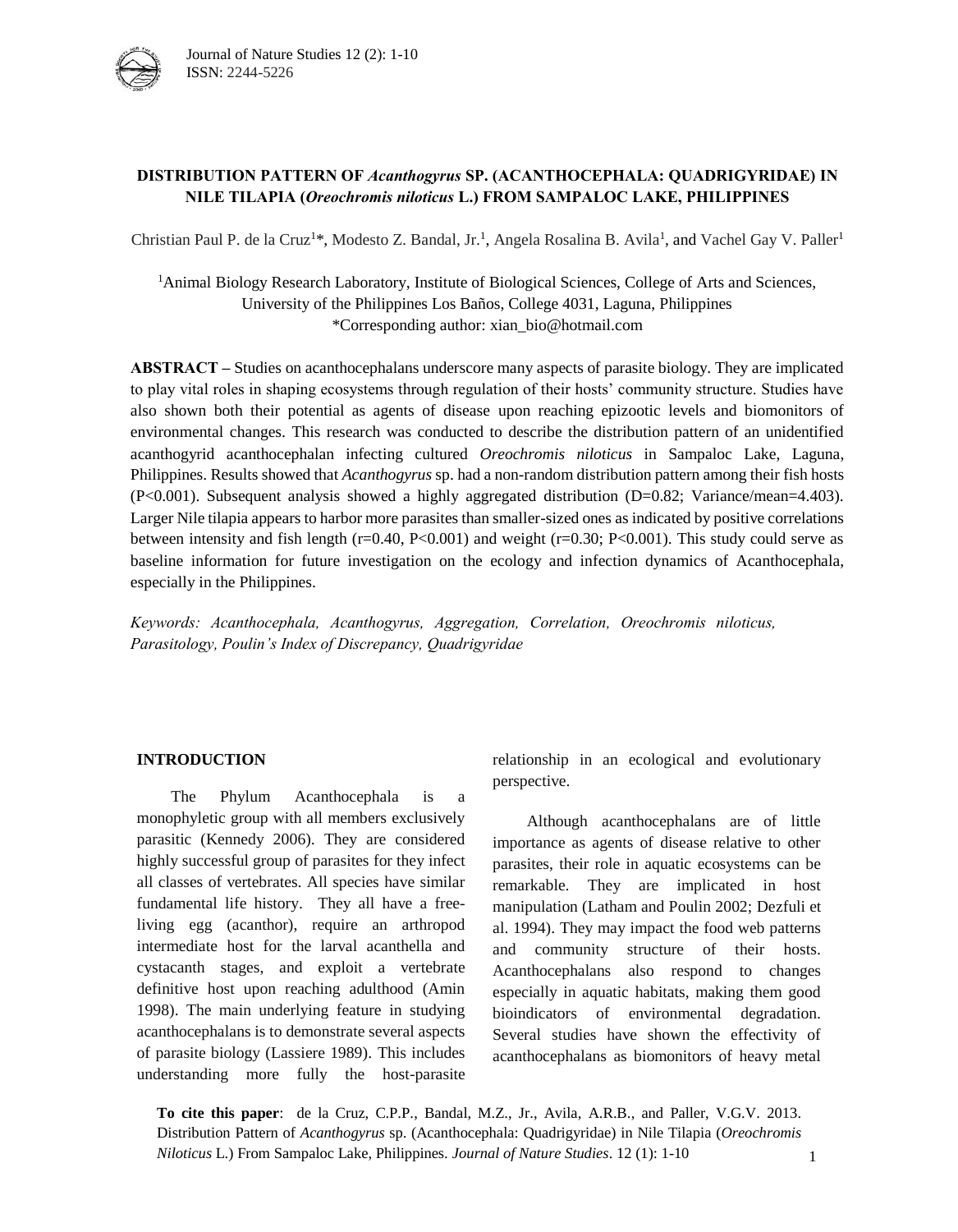pollution in aquatic ecosystems (Thielen et al. 2004; Sures 2003; 2002; Sures et al. 1994a; 1994b).

Acanthocephalans may exhibit seasonality in their definitive host. For aquatic species, their distribution and abundance depend primarily on the population dynamics of their intermediate hosts (Ohtaka et al. 2002; Mayama 1989). Some species of acanthocephalans also show some degree of aggregation both in their intermediate and definitive hosts (Outreman et al. 2002; Brattey 1988; 1986; Crofton 1971a). In general, the distribution of parasites fit to the negative binomial form suggesting an aggregated dispersal among their hosts (Outreman et al. 2002; Shaw et al. 1998; Schmid and Robinson 1972; Crofton 1971b). This pattern has been suggested as a significant factor in the dynamics of host-parasite interactions (Wilson et al. 2002; Rosà 2003).

This report describes the distribution pattern of an acanthogyrid acanthocephalan parasite, *Acanthogyrus* sp. in their fish host, *Oreochromis niloticus* from Sampaloc Lake, Philippines. This research could serve as benchmark information for future studies on the ecology of Acanthocephala, particularly for the genus *Acanthogyrus*.

# **MATERIALS AND METHODS**

*Description of the Study Site.* Sampaloc Lake (14°4'44.77"N; 121°19'47.49"E) is the largest of the seven crater lakes of San Pablo City, Philippines (Fig. 1). The lake is of volcanic origin. It has a circular surface area of 104 ha, a 3.5 km perimeter, an average depth of 20 m with a maximum depth of 27 m. The lake is limnologically classified as warm monomictic and eutrophic (Santiago and Arcilla 1991). Approximately 16 ha of its total area are devoted for cage tilapia aquaculture with 227 active operators as approved by the LLDA in 2002. The lake is inhabited by several species of fish and crustaceans that may serve as potential definitive

and intermediate hosts for acanthocephalan parasites.



**Figure 1.** Map showing the location of Sampaloc Lake in the Philippine archipelago.

*Fish Collection and Processing.* A total of 550 fish (*Oreochromis niloticus*) were randomly sampled using scoop nets from different cages in 2010 to 2012. The samples were transported on ice to the laboratory and were processed immediately within the day. The standard length (cm) and weight (g) of each fish were measured using a caliper (Mitutuyo, Japan) and a digital weighing scale (Tamika, Japan), respectively. Each fish was dissected and the intestine was isolated into a Petri dish containing physiological saline solution. These were examined for the presence of adult *Acanthogyrus* sp. under a dissecting stereomicroscope (Leica EZ4, China), counted, and identified using the key to species provided by Amin (2005). The parasites were photographed under scanning view (x20) using a digital camera (Canon A2300, China).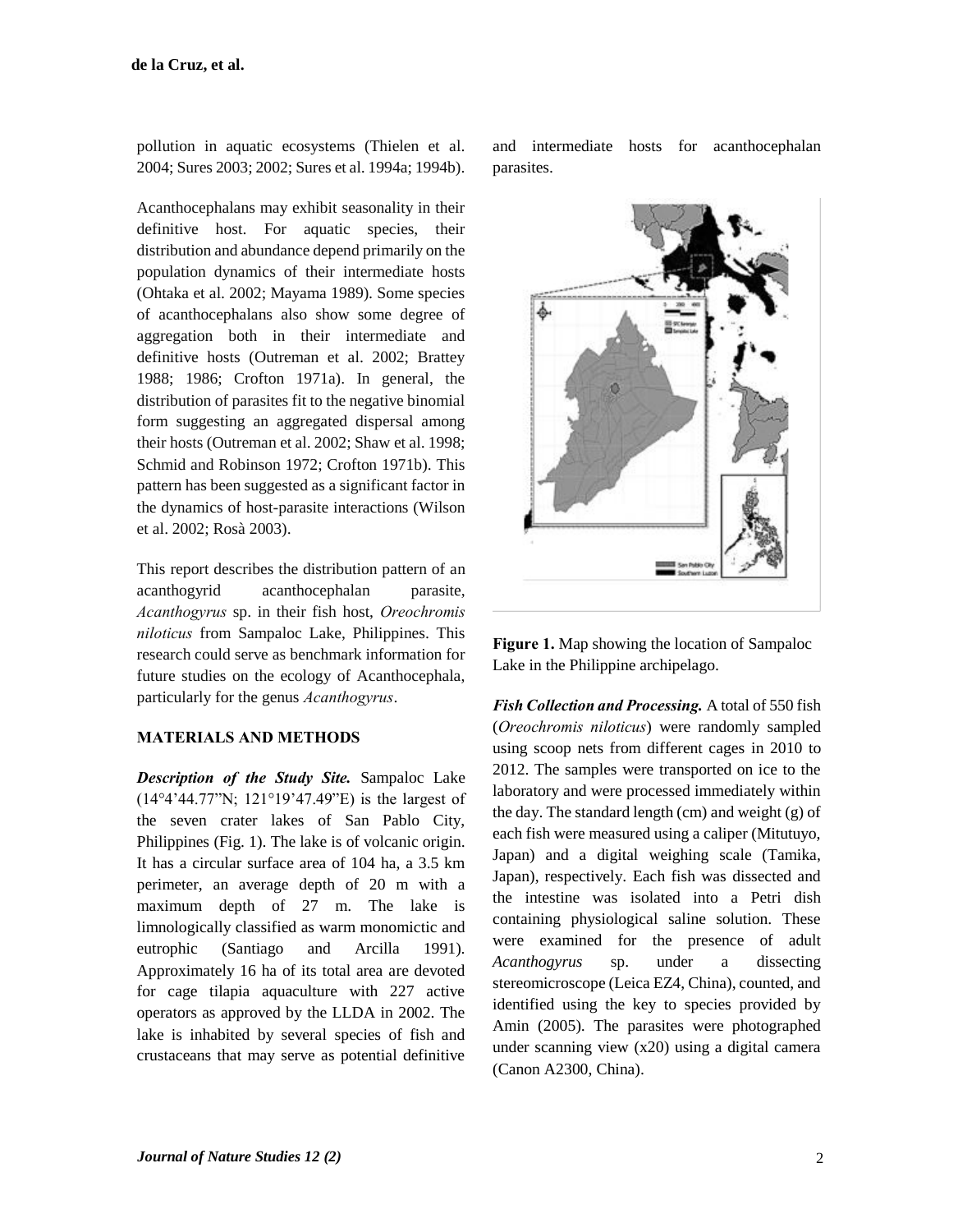## **Distribution Pattern of** *Acanthogyrus* **sp. (Acanthocephala: Quadrigyridae) in Nile Tilapia (***Oreochromis Niloticus* **L.) From Sampaloc Lake, Philippines**

*Statistical Analyses.* The distribution of the acanthocephalan in their fish hosts was characterized using goodness-of-fits including Kolmogorov-Smirnov test, index of discrepancy, and negative binomial distribution (NBD) models. Where appropriate, the k parameter of the negative binomial and/ or the discrepancy value (D) was interpreted to estimate the degree of aggregation. Pearson's product moment correlation was used to determine the relationship between infection intensity and size in terms of length and weight (two-tailed) of infected fish. The tests were performed at 95% confidence level. Statistical computations were done using the software Quantitative Parasitology (QP) version 3.0 (Rózsa et al. 2000) and Predictive Analytics SoftWare (PASW) version 18.0 (IBM Corporation, CO, USA).

#### **RESULTS AND DISCUSSION**

The over-all dataset for the frequency distribution of *Acanthogyrus* sp. (Fig. 2) in fish host, *O. niloticus*, was examined to determine the type of dispersion pattern. There was a very strong evidence (P<0.001) that the distribution pattern of *Acanthogyrus* sp. in their final host followed a nonrandom pattern of dispersal, not the usual normal distribution. According to Kennedy (2006), the skewed to the left frequency distribution shown by *Acanthogyrus* sp. (Fig. 3) is characteristic of fish acanthocephalans. Consequently, the dataset was examined using Poulin's index of discrepancy, D, as an appropriate measure to estimate the degree of aggregation in their fish hosts (Poulin 1993).





The discrepancy index is a mathematical expression that quantifies parasite aggregation as the discrepancy between the observed parasite distribution and the hypothetical distribution whereby all hosts are used equally and the infrapopulation in or on the hosts are of the same quantity (Wilson et al. 2002). It is a measure of the relative departure of the observed frequencies from a uniform distribution. According to Poulin (1993), parasite is said to be aggregated when a large proportion of the host population comprises lightly-infected or uninfected individuals and a large proportion of the parasite population occupies the few heavily infected hosts. The index, D, has a given range of zero to one. Zero (0) suggests the theoretical value of no aggregation so that all hosts in the sample are equally infected with the same number of parasite. One (1) is the theoretical limit where all parasites in the sample are concentrated in one host (Wilson et al. 2002). The computed D value of 0.819 in this study indicates that *Acanthogyrus* sp. was highly aggregated among their fish hosts.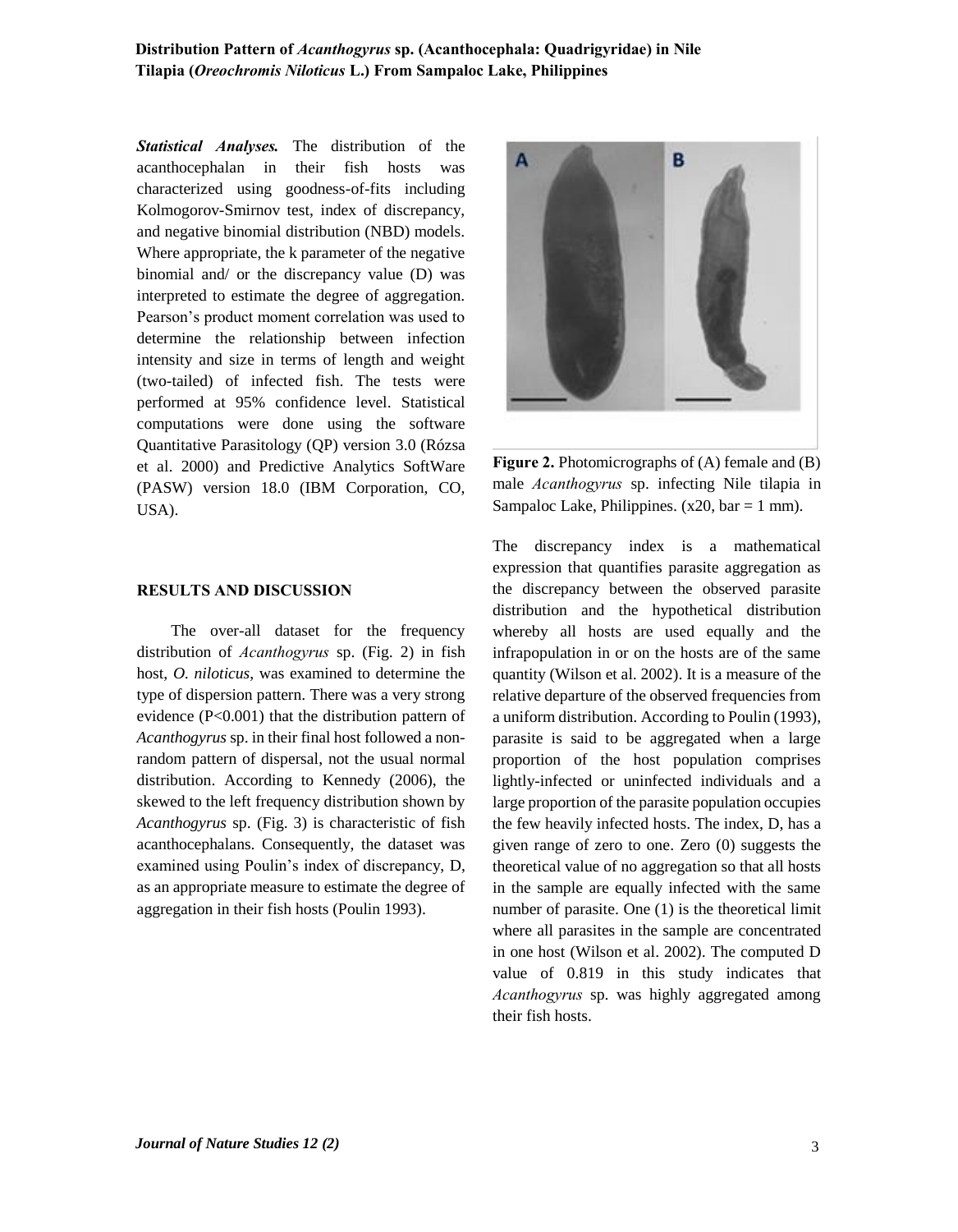

**Figure 3.** Frequency distribution of *Acanthogyrus* sp. (N=539; mean intensity and standard deviation=3.35±0.37) among infected cultured Nile tilapia (N=161).

Poulin's aggregation index is one of the several indices used to estimate parasite aggregation. One method examines the variance  $(s^2)$  and the mean (m) of parasite distribution whereby random pattern corresponds to a statistical result indicating an approximate equality of variance and the mean (i.e.  $s^2=m$ ); whereas, an aggregated distribution is indicated when the variance is significantly greater than the mean (i.e.  $s^2>m$ ). Consequently, the degree of aggregation can be quantified by the ratio of the variance to the mean (i.e.  $s^2/m$ ) (Wilson et al. 2002). In this study, the resulting variance of 4.315 was greater than the mean 0.98, and the corresponding variance-to-mean ratio of 4.403 showed a significant departure from uniform distribution.

Another method of predicting the distribution pattern of parasites is by fitting the observed dataset to the negative binomial distribution (NBD) model. This is the widely used index of parasite crowding among epidemiologists since majority of parasite datasets are usually described by the NBD (Crofton 1971a, 1971b; Shaw and Dobson 1995; Grenfell et al. 1995; Shaw et al. 1998). Moreover, the exponent k of the expression's expansion [i.e.  $(q - p)^{-k}$ , where  $q=1 + p$  and k is positive (Crofton 1971a)] can be easily interpreted to capture parasite overdispersion (Wilson et al. 2002). The exponent k of NBD is an inverse measure of aggregation. That is, as the k value decreases, the degree of aggregation increases (Elliot, 1977). In this study, the dataset did not fit the NBD (P<0.05); hence the computed k value of 0.204 cannot be interpreted to quantify aggregation. This inconsistent result may be due to statistical artifacts or the unsuitability of NBD to characterize parasite distribution patterns (Poulin 1993). In fact, the use of NBD fitting has been criticized, as the k value is not sensitive to the tail of the distribution that corresponds to superinfection (Scott 1987). The study results suggest that NBD is not universal for parasite datasets and the use of index of discrepancy is relatively robust in profiling parasite distributions.

The overdispersed pattern of parasite distribution especially in the case of parasitic helminthes and arthropods is a usual encounter (Crofton 1971a; Shaw and Dobson 1995). A metaanalysis on patterns of macroparasite aggregation in wildlife host populations was conducted, whereby 90% of the datasets have corresponded to an aggregated form (Shaw et al. 1998). In this type of distribution pattern, it appears that among the susceptible hosts available for infection, only few are actually infected by a certain species of parasite (Poulin 1993). For instance, Newey et al. (2005) showed that the helminth *Graphidium strigosum* had low prevalence and was highly aggregated among its hare hosts *Lepus timidus* from the Central Highlands of Scotland. Aggregation of a trematode parasite *Diplostomum spathaceum* in their fish hosts was also reported (Pennycuick 1971). According to Kennedy (2006), acanthocephalan populations are over dispersed under most conditions. In this study, only 161 or 29% (95% CI: 26-33%) of the fish samples were infected with *Acanthogyrus* sp. Similarly, by using the dataset of Hynes and Nicholas (1963), Crofton (1971a) showed in his proposed model that the acanthocephalan parasite *Polymorphus minutus*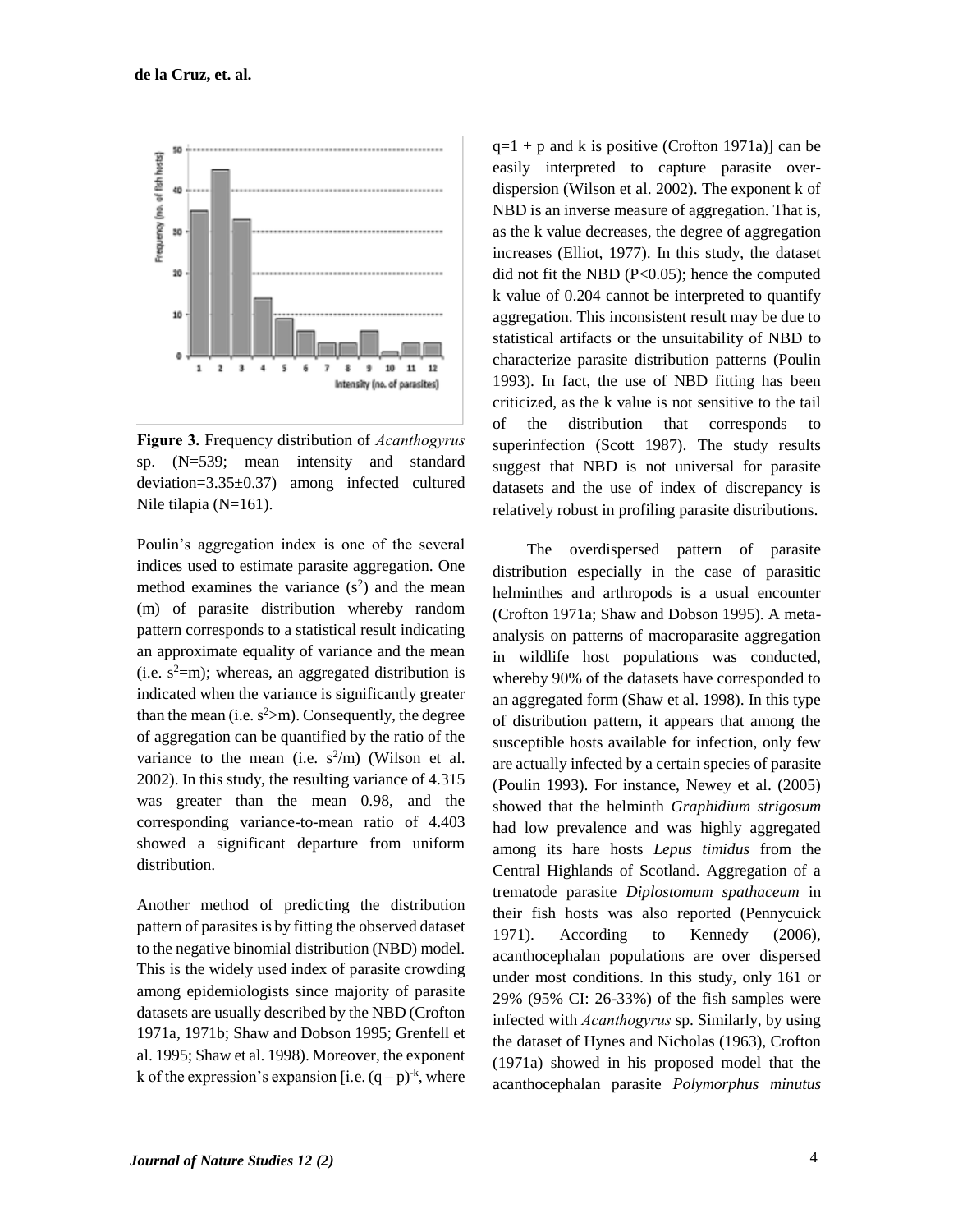was over dispersed among their hosts. Moreover, among the infected hosts sub-population, most harbors few parasites while the remaining succumbs to superinfection (Shaw and Dobson 1995). This was also evident in the present study wherein majority of infected fish harbors one to three adult acanthocephalans whereas relatively few (less than 50 samples) had up to 12 acanthocephalans per fish.

Wilson et al. (2002) expressed that such heterogeneities are generated when individual hosts vary in their exposure to infective stages of the parasite and/or differences on the susceptibility of each potential host once they encounter the infectious agent. Even small differences in susceptibility between hosts can rapidly produce non-random distributions of parasites (Anderson and May 1978). The sampled Nile tilapia from Sampaloc Lake apparently has varying level of exposure to cystacanth-infected intermediate hosts. Variability in exposure to infective stages can be attributed to external heterogeneity, which is not considered attributes of the host or the parasite. Such heterogeneity can be manifested by difference in spatial distribution of infective external stages (Wilson et al. 2002). Heterogeneities in parasite intensities across the host population can occur when there is spatial variation in the density of infective stages in the environment and when different hosts exhibit certain preference of location in their habitat. Keymer and Anderson (1979) showed in their experiment that the mean intensity of the tapeworm *Hymenolepis diminuta* in flour beetle (*Tribolium confusum*) increased as the density of the egg increased per unit area. Clearly, the rate of infection acquisition increases with the frequency of contact between the host and the infective stages. Moreover, as the eggs in the external environment became increasingly aggregated, so did the parasite distribution in the host population (Keymer and Anderson, 1979).

Assuming that all individuals of Nile tilapia in Sampaloc Lake have equal chances of ingesting an infected intermediate host, it was possible that some Nile tilapia resisted the establishment of infection by the acanthocephalan parasite. Infected fish samples were not able to do so, as manifested by the presence of adult worms. Infection physiology, by operational definition, is a series of events required prior to development and/ or reproduction (Brown et al. 2005). Evidently, the mature forms of *Acanthogyrus* sp. in the gut of Nile tilapia had demonstrated efficiency in establishing infection physiology. Direct reproduction of parasites within the hosts may also cause overdispersion of (Anderson and Gordon 1982). However, as in the case of *N. rutili* from Loch Maragan, Scotland (Lassiere 1989) the cultured Nile tilapia could not have autoinfection of *Acanthogyrus* sp. because the latter was an obligate endoparasite that required an intermediate host to complete its life cycle.

The distribution of parasites can also be a function of host age and is termed as age-intensity profile (Duerr et al. 2003). This may change throughout the lifespan of a host with changes in demographic, physiological, and ecological factors (Kennedy 2006). The analysis of infection intensity as influenced by age of hosts may reveal demographic related causes of aggregation. However, ageintensity profiles are difficult to interpret because several processes underlying the parasite metapopulation can affect them. These processes may include age-dependent exposure to parasites, parasite-induced host mortality, and densitydependent parasite mortality and establishment (Duerr et al. 2003).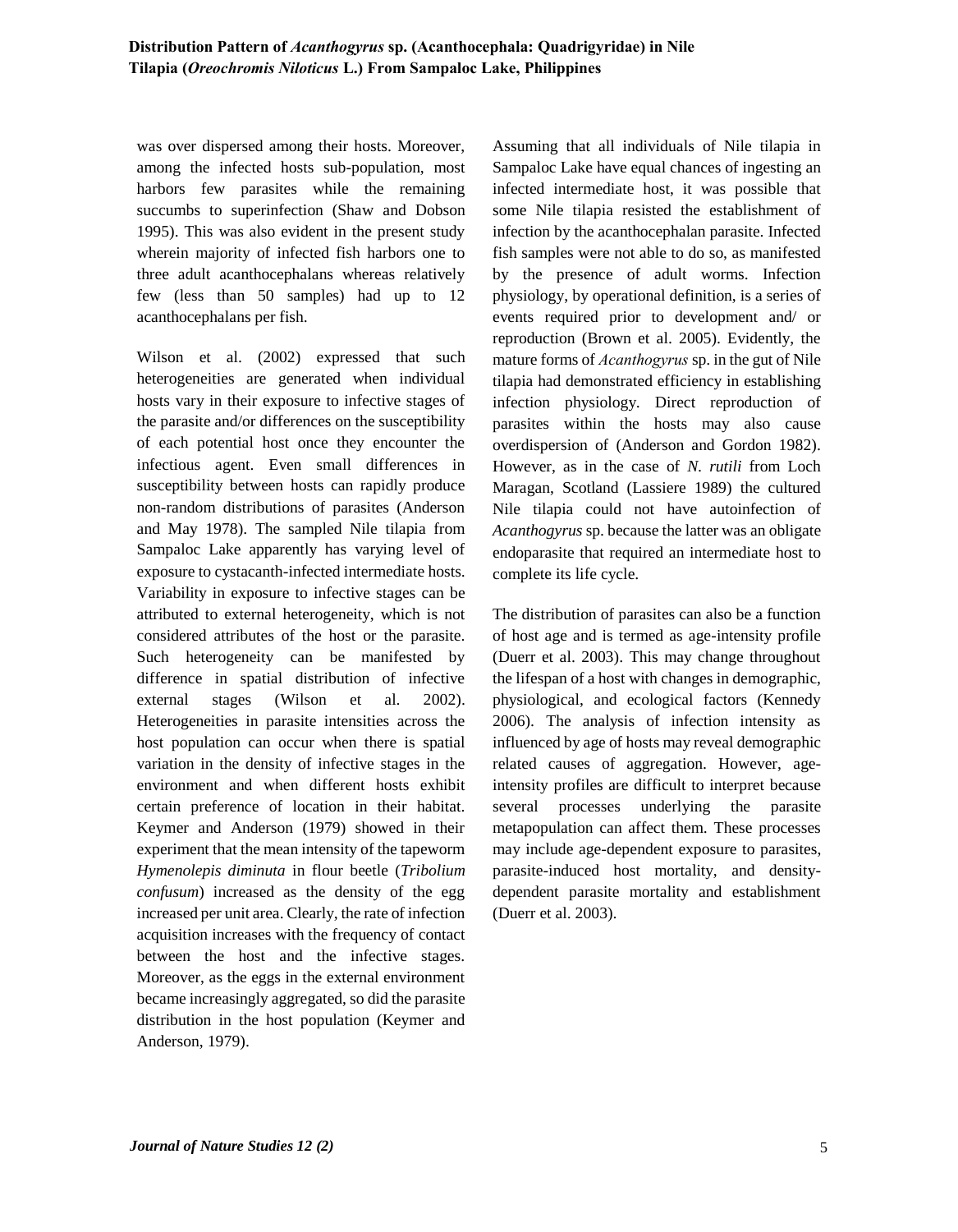

**Figure 4.** Correlation between parasite infection intensity and fish (A) length and (B) weight.

In this study, size-intensity profile was used to find association between host's size and degree of infection with *Acanthogyrus* sp. Correlation analyses (Fig. 4) showed a significant but weak positive relationship between intensity and length  $(r=0.40; P<0.001)$  as well as the weight  $(r=0.30;$ P<0.001). This suggests that the parasite load increased with increasing fish size, and indicates that *Acanthogyrus* sp. appeared to aggregate in larger Nile tilapia.

Some studies have been conducted to describe sizeintensity profiles for natural populations of acanthocephalans in fish. The studies of Muzzall and Bullock (1978) and Walkey (1967) on *N. saginatus* in fallfish and for *N. rutili* in sticklebacks showed that the number of worms was directly proportional to the fish length. Diamant (1989) also found similar results and attributed such size-based distribution of acanthocephalans to host habitat, feeding habits, extended exposure to infections, age-related segregation, larger microhabitats, and physiological conditions to maturity. In this study, the relative heavy infection encountered in larger Nile tilapia might be due to its higher feeding behavior in response to metabolic demands for growth. Cultured Nile tilapias in Sampaloc Lake



were dependent on organic feeds provided by the farmers. However, larger fish may encounter intermediate hosts such as shrimps or copepods and may feed on these unselectively as part of their agerelated diet preference. Lassiere (1989) showed that larger trout from Lock Maragan were more heavily infected relative to smaller trout; and reasoned the adoption of piscivorous feeding habit on minnows by larger trout (indicating the importance of post-cyclic transmission) as basis for this observation. On the other hand, parasite accumulation may also be a factor for the observed high frequency of acanthocephalans in larger fish. This can be due to the life history of Neoechinorhynchid acanthocephalans in having 60 to 90 days of cystacanth development to adulthood (Harms 1965). It could be inferred that parasite recruitment occurred during the juvenile stage of the fish (when they were smaller in size) and greater number of adult parasites were observed as the fish became older and larger. This result could only be interpreted for certain size-range of Nile tilapia. It was observed in this study that very large and older fish samples did not harbor *Acanthogyrus* sp., signifying the termination of the parasite generation.

The characteristic aggregated distribution of macroparasites in their hosts is a key feature of host-parasite population biology (Grenfell et al.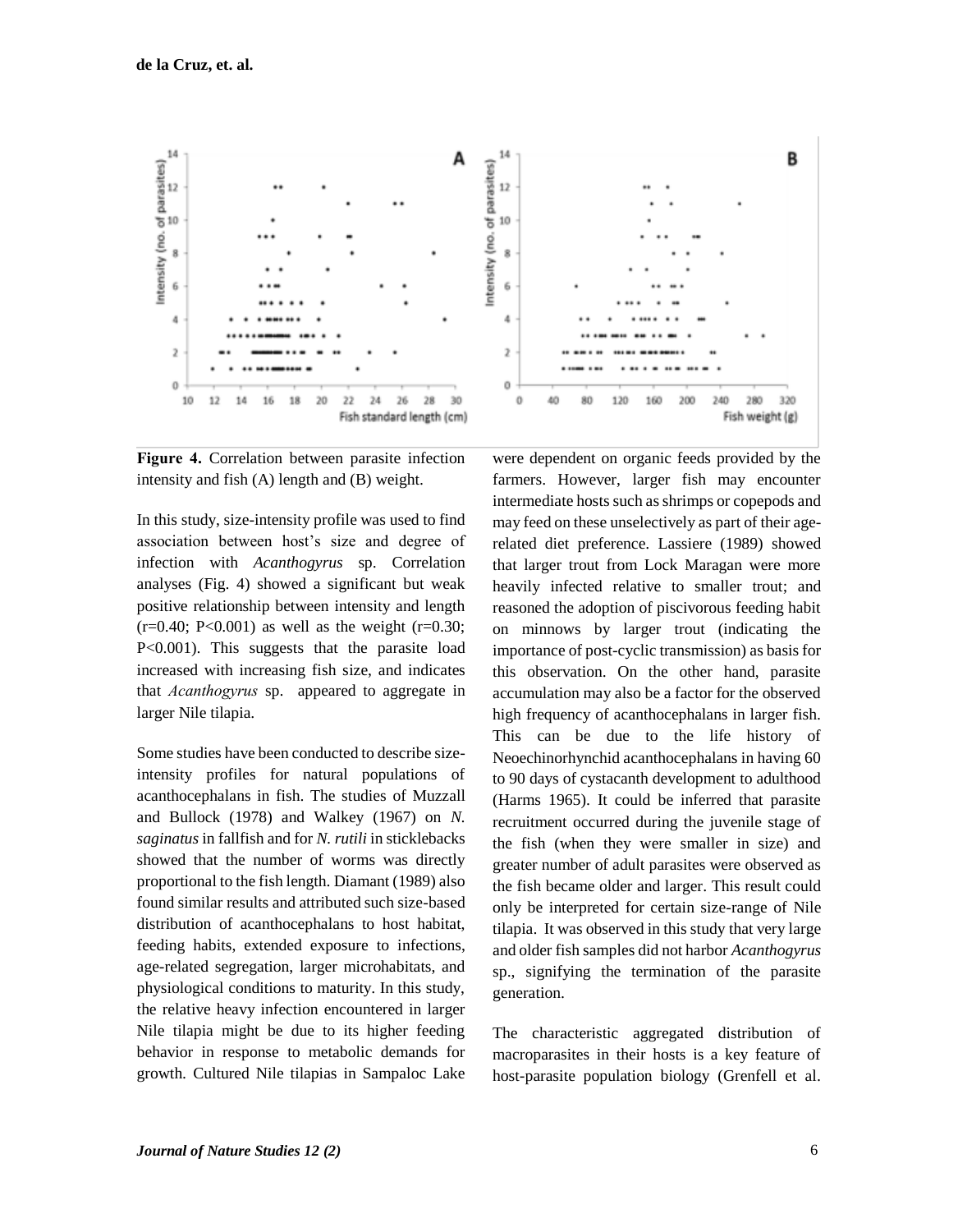1995). The over dispersion of *Acanthogyrus* sp. among Nile tilapia in Sampaloc Lake has allowed the regulation and stability of the host-parasite system. The observed superinfection in a few of the sampled hosts demonstrated that acanthocephalans have ensured both the overproduction of eggs while maintaining minimum rates of host mortality. Over dispersion promotes the mating probability of parasites since the chance of a parasite meeting the opposite sex increases when they are numerous in a single host (Kennedy 2006). Over dispersion, as such, can be interpreted as an adaptive mechanism by macroparasites. In fact, Crofton (1971a) suggested that over dispersion should form part of parasite definition. Another feature of parasite aggregation pertains to host survival and mortality. It is empirical that parasites increase mortality of hosts in instances of superinfection (Kennedy 2006). Death of host would also mean death of parasites. Hence, aggregation, in effect, ensures that only few members of potential hosts are superinfected and may succumb to death as a consequence.

The importance of predicting the distribution pattern of parasites also underscores which appropriate statistical methods should be used in quantifying infection patterns. Considering an over dispersed parasite distribution, there is an increasing argument on whether central tendencies (e.g. mean intensity, mean abundance, etc.) would still be the best measure to quantify the degree of parasitism in samples of hosts (Rózsa et al. 2000). When the distribution of the parasite is highly aggregated (i.e. non-random), comparing central tendencies between two or more samples of hosts may be inappropriate as it violates the normality assumption of parametric tests such as the Student's t-test and Analysis of Variance (McDonald 2009). Techniques involving log transformation or omission of some data, which appear as outliers to achieve Gaussian datasets, are conventional. However, parasite distributions are generally considered highly aggregated as shown in loads of empirical datasets, such that even log transform cannot fix the skewness nature (Rózsa et al. 2000). This was demonstrated in the present study whereby a non-log normal dataset was obtained. Moreover, intensity values indicating superinfection (also observed in this study) should not be considered as outliers because it is one of the prominent features of the host-parasite population dynamics (Crofton 1971a). Non-parametrics, bootstrapping, and randomization tests are recommended as appropriate statistical analyses in comparing highly aggregated infrapopulations of parasites in samples of hosts (Rózsa et al. 2000).

## **CONCLUSION**

The frequency distribution of the adult worms was significantly different from the theoretical normal distribution suggesting a non-random pattern of dispersal. The adult worms were over dispersed among their fish hosts. There was also a positive correlation between infection intensity and size of fish in terms of length and weight. It was observed that larger Nile tilapia harbored more parasites relative to smaller sized ones. However, this could not be a general pattern because of the weak relationship between fish size and infection intensity. The characteristically aggregated distribution of *Acanthogyrus* sp. in their fish hosts was attributed to heterogeneities in host susceptibility to infection. These include the hosts' chance to encounter infected intermediate hosts and/ or differential reaction towards the cystacanth as a function of varying immunity levels. However, these factors were difficult to confirm in the field. Results herein would remain open for assumptive interpretations until further field and laboratorybased investigations. The over dispersed distribution of *Acanthogyrus* sp. was consistent with most empirical datasets of macroparasites. This type of distribution has been proposed as a mechanism to maintain the equilibrium of the hostparasite relationship.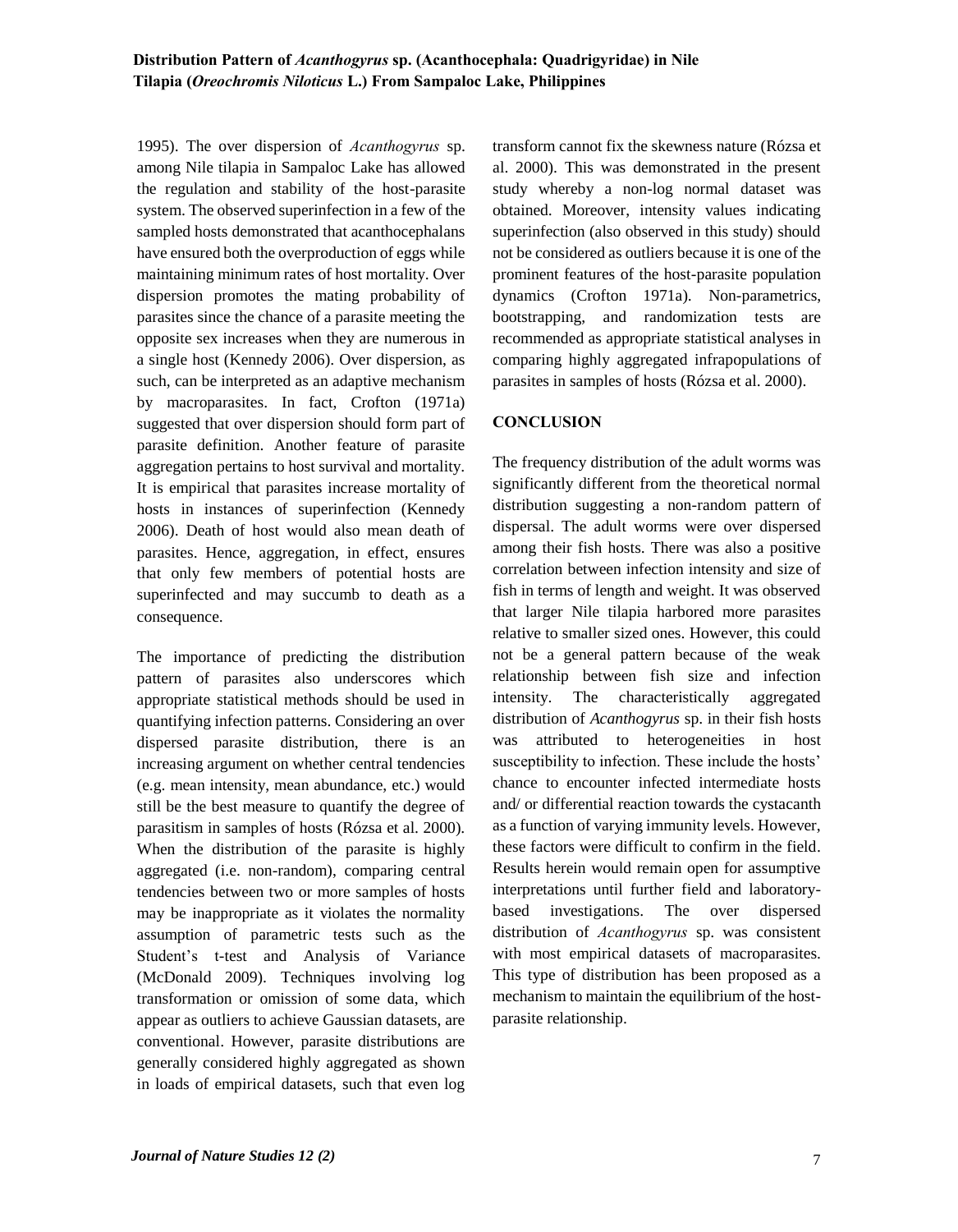## **ACKNOWLEDGEMENT**

This research was made possible through the support of the Philippine Council for Aquatic and Marine Research and Development of the Department of Science and Technology (PCAMRD-DOST), the National Research Council of the Philippines (NRCP), and the Commission on Higher Education (CHED).

## **STATEMENT OF AUTHORSHIP**

All authors contributed equally on the study design, gathering of empirical data and related literature, and writing of the manuscript. Results presented herein are portions of the thesis of the first author for the degree of Master of Science in Zoology at the University of the Philippines Los Baños. The first three authors conducted the actual fieldwork and laboratory analyses. The last author served as the research adviser.

## **REFERENCES**

- Amin OM. 1998. Marine flora and fauna of the Eastern United States: Acanthocephala. NOAA Technical Report NMFS 135: 1-15.
- Amin OM. 2005. Occurrence of the subgenus *Acanthosentis* Verna & Datta, 1929 (Acanthocephala: Quadrigyridae) in Japan, with the description of *Acanthogyrus* (*Acanthosentis*) *alternatspinus* n. sp. and *A*. (*A*.) *parareceptaclis* n. sp. from Lake Biwa drainage fishes and a key to the species of the subgenus. Systematic Parasitology 60: 125- 137.
- Anderson RM and May RM. 1978. Regulation and stability of host-parasite population interactions I: regulatory processes. Journal of Animal Ecology 47: 219-247.
- Anderson RM and Gordon DM. 1982. Processes influencing the distribution of parasite numbers within host populations with special emphasis on parasite-induced host mortalities. Parasitology 85: 373-398.
- Brattey J. 1986. Life history and population biology of larval *Acanthocephalus lucii* (Acanthocephala: Echinorhynchidae) in the isopod Asellus aquaticus. Journal of Parasitology 72: 633-645.
- Brattey J. 1988. Life history and population biology of Adult *Acanthocephalus lucii* (Acanthocephala: Echinorhynchidae). Journal of Parasitology 74: 72-80.
- Brown SP, Andrè JB, Ferdy JB and Godelle B. 2005. Subverting hosts and diverting ecosystems: an evolutionary modeling perspective. In: Thomas F, Renaud F, and Guègan JF (Eds.). Parasitism and Ecosystems. Oxford University Press Inc., 140-154.
- Crofton HD. 1971a. A quantitative approach to parasitism. Parasitology 62: 179-193.
- Crofton, HD. 1971b. A model of host-parasite relationships. Parasitology 63: 343-364.
- Dezfuli BS, Rossetti E, and Fanno EA, 1994. Occurrence of larval *Acanthocephalus anguillae* (Acanthocephala) in the *Asellus aquaticu*s (Crustacea, Isopoda) from the River Brenta. Bollettino di Zoologia 61: 77- 81.
- Diamant A. 1989. Ecology of the acanthocephalan *Sclerocollum rubrimaris* Schmidt and Paperna, 1978, (Rhadinorhynchidae: Gorgorhynchinae) from wild populations of rabbitfish (genus *Siganus*) in the northern Red Sea. Journal of Fish Biology 34: 387-397.
- Duerr HP, Dietz K, and Eichner M. 2003. On the interpretation of age-intensity profiles and dispersion patterns in parasitological surveys. Parasitology 126: 87-101.
- Elliot JM. 1977. Some methods for the statistical analysis of samples of benthic invertebrates. Freshwater Biological Association.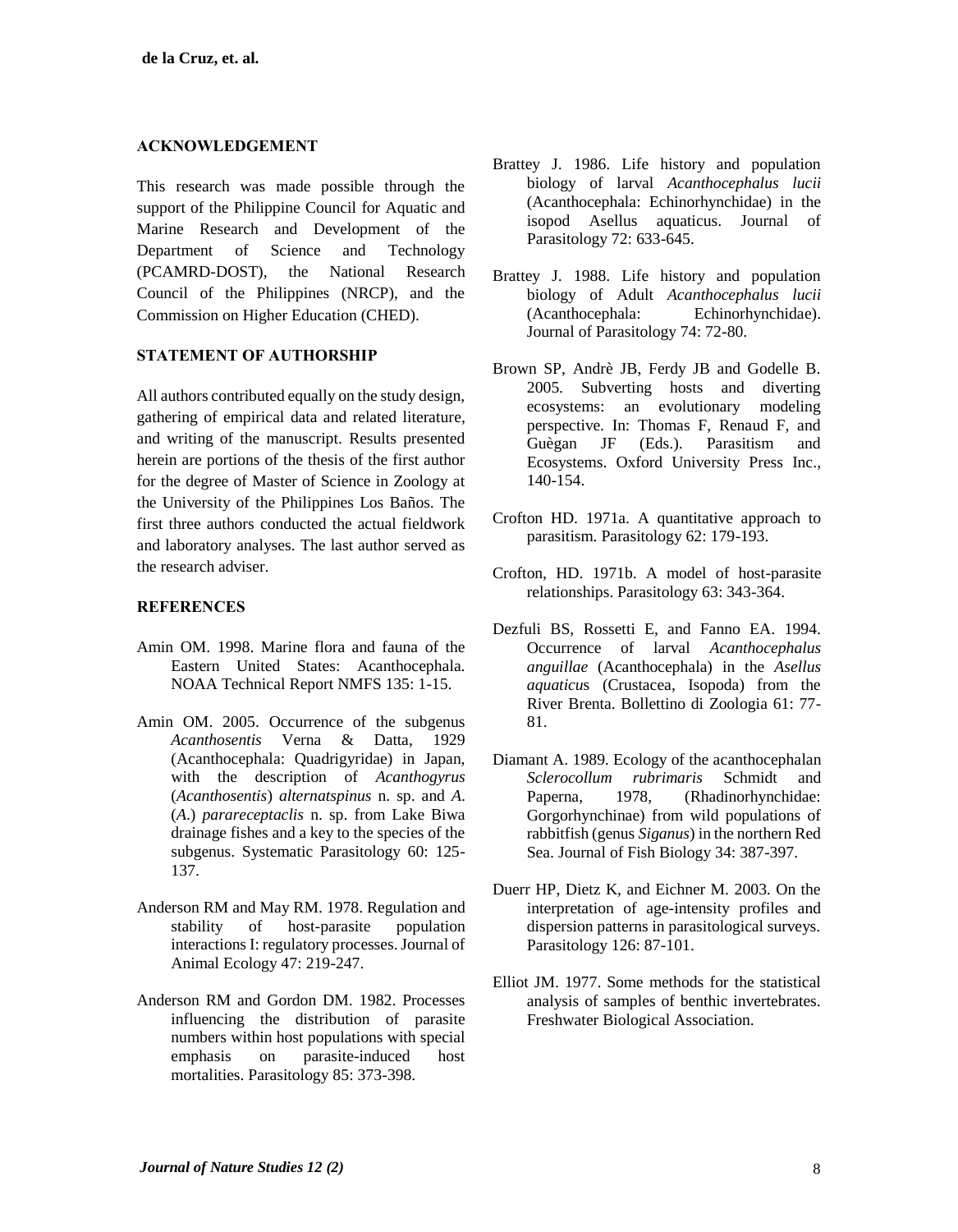- Grenfell BT, Wilson K, Isham VS, Boyd HEG, and Dietz K. 1995. Modeling patterns of parasite aggregation in natural populations: trichostrongylid nematode – ruminant interactions as a case study. Parasitology 111: 135-151.
- Harms CE. 1965. The life cycle and larval development of *Octospinifer macilentis* (Acanthocephala: Neoechinorhynchidae). Journal of Parasitology 51: 286-293.
- Hynes, HBN and Nicholas WL. 1963. The importance of the acanthocephalan *Polymorphus minutus* as a parasite of domestic ducks in the United Kingdom. Journal of Helminthology 37: 376-83.
- Kennedy CR. 2006. Ecology of Acanthocephala. Cambridge University Press.
- Keymer AE and Anderson RM. 1979. The dynamics of infection of *Tribolium confusum* by *Hymenolepis diminuta*: the influence of infective stage density and spatial infective stage density and spatial distribution. Parasitology 79: 195-207.
- Lassiere O. 1989. The ecology of *Neoechinorhynchus rutili* (Acanthocephala) in Scottish freshwater lochs. PhD Thesis: University of Glasgow.
- Latham ADM and Poulin R. 2002. Effect of acanthocephalan parasites on hiding behavior in two species of shore crab. Journal of Helminthology 76: 323-326.
- Mayama H. 1989. Seasonal changes in the infection of *Acanthocephalus* sp. (Acanthocephala) in juvenile Masu salmon Oncorhynchus masou. Nippon Suisan Gakk 55: 1517-1522.
- McDonald JH. 2009. Handbook of Biological Statistics (2nd Ed.). Sparky House Publishing.
- Muzzall PM and Bullock WL. 1978. Nomenclature Seasonal occurrence and host-parasite relationships of *Neoechinorhynchus saginatus* Van Cleave & Bangham, 1949 in

the fallfish *Semotilus corporalis* (Mitchell). Journal of Parasitology 64: 860-865.

- Newey S, Shaw DJ, Kirby A, Montieth P, Hudson PJ, and Thirgood SJ. 2005 Prevalence, intensity, and aggregation of intestinal parasites in mountain hares and their potential impact on population dynamics. International Journal for Parasitology 35: 367-373.
- Ohtaka A, Saito T, Kakizaki T, Ogasawara S, Ohtomo C, and Nagasawa K. 2002. Seasonal and regional occurrence of *Acanthocephalus* sp. (Acanthocephala: Echinorhynchidae) in fishes and isopods (*Asellushilgen dorfi*) in lake system in northern Japan. Limnology 3: 143-150.
- Outreman Y, Bollache L, Plaistow S, and Cézilly F. 2002. Patterns of intermediate host use and levels of association between conflicting manipulative parasites. International Journal for Parasitology 32: 15-20.
- Pennycuick L. 1971. Frequency distributions of parasites in a population of three-spined sticklebacks, *Gasterosteus aculeatus* L., with particular reference to the negative binomial distribution. Parasitology 63:389-406.
- Poulin R. 1993. The disparity between observed and uniform distributions: a new look at parasite aggregation. International Journal of Parasitology 23: 937-944.
- Rosà R. 2003. The importance of aggregation in the dynamics of host-parasite interaction in wildlife: a mathematical approach. PhD Thesis: University of Stirling.
- Rózsa L, Reiczigel J, and Majoros G. 2000. Quantifying parasites in samples of hosts. Journal of Parasitology 86: 228-232.
- Santiago AE and Arcilla RP. 1991. Tilapia cage culture and the dissolved oxygen trends in Sampaloc Lake, the Philippines. Environmental Monitoring Assessment 24: 243-255.